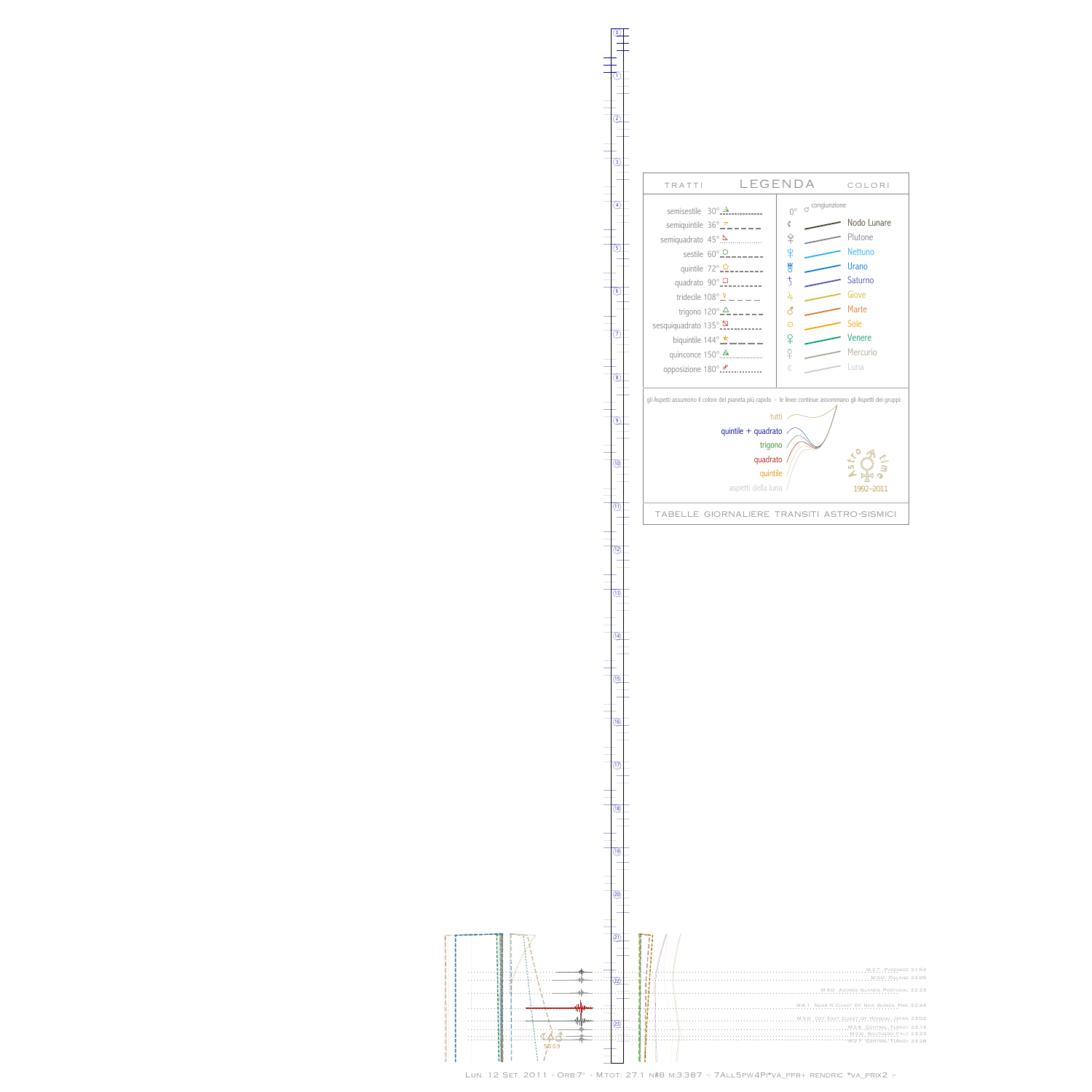

MAR. 13 SET. 2011 - ORB:7° - M.TOT: 225.5 N#76 M:2.967 -: 7ALL5PW4PI\*VA\_PPR+ RENDRIC \*VA\_PRIX2